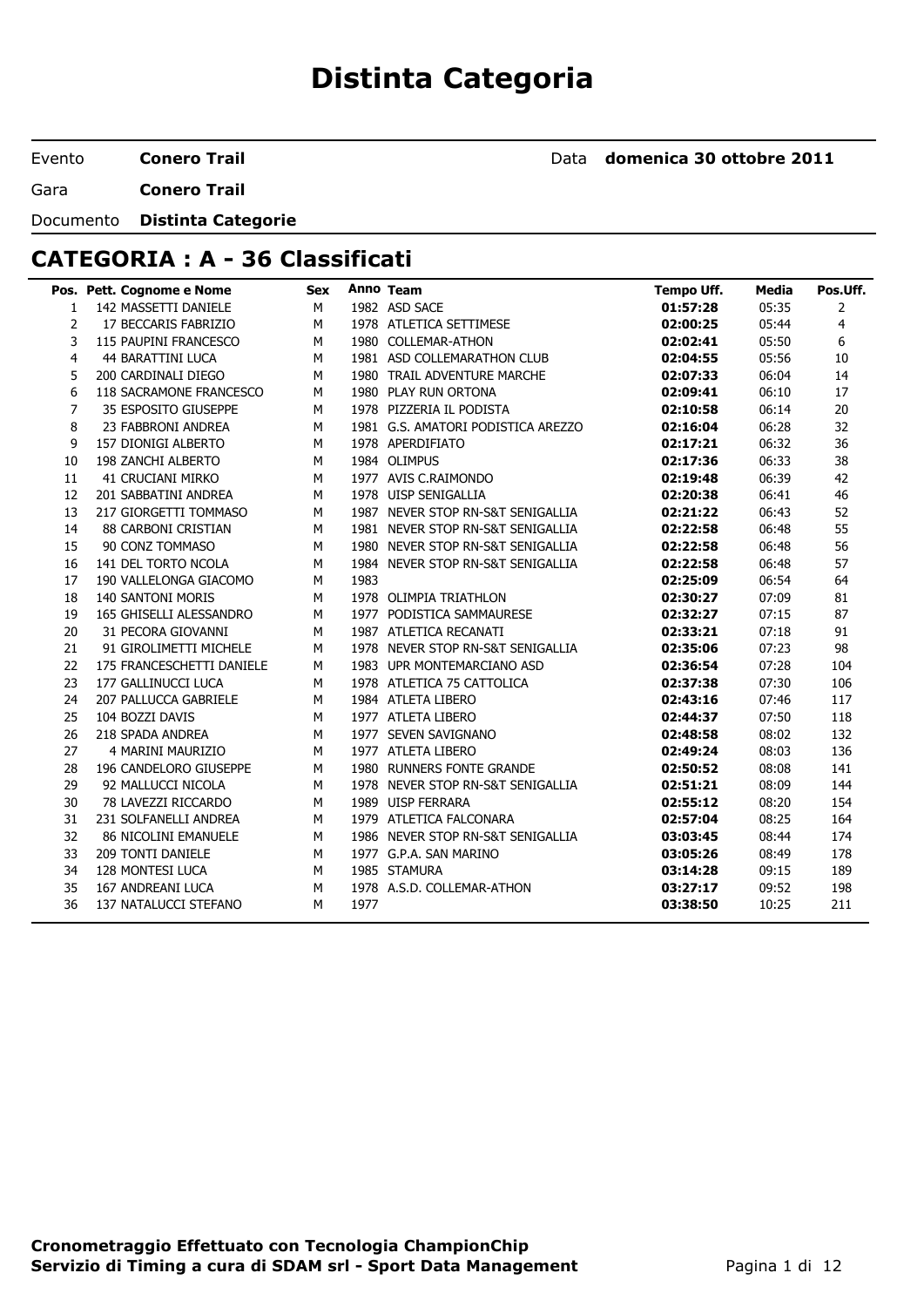**Conero Trail**

Gara **Conero Trail**

Documento **Distinta Categorie**

#### **CATEGORIA : B - 44 Classificati**

|                | Pos. Pett. Cognome e Nome | Sex |      | Anno Team                          | Tempo Uff. | Media | Pos.Uff.       |
|----------------|---------------------------|-----|------|------------------------------------|------------|-------|----------------|
| $\mathbf{1}$   | 174 CARFAGNINI ANTONIO    | М   |      | 1975 MTB SCANNO                    | 01:53:30   | 05:24 | $\mathbf{1}$   |
| $\overline{2}$ | 24 LISI VAIANI FEDERICO   | М   |      | 1973 G.S. AMATORI PODISTICA AREZZO | 01:58:31   | 05:38 | 3              |
| 3              | 222 BORSINI MARCO         | M   |      | 1975 POL. ATLETICA EXTRA           | 02:01:38   | 05:47 | 5              |
| $\overline{4}$ | 19 BOZZO FABIO            | M   |      | 1974 UPR MONTEMARCIANO ASD         | 02:03:19   | 05:52 | $\overline{7}$ |
| 5              | 146 GREGORETTI STEFANO    | M   |      | 1974 TRIATHLON TEAM RICCIONE       | 02:06:46   | 06:02 | 11             |
| 6              | 121 EUGENI ANDREA         | M   |      | 1976 MUCMAVIDA                     | 02:06:56   | 06:02 | 12             |
| $\overline{7}$ | 116 UGOLINI DAVIDE        | M   |      | 1974 TRIATHLON TEAM RICCIONE       | 02:07:31   | 06:04 | 13             |
| 8              | 189 GIROLAMI GIANLUCA     | М   |      | 1975 AVIS ASCOLI MARATHON          | 02:09:33   | 06:10 | 16             |
| 9              | 224 CARLONI ANDREA        | M   |      | 1975 POL. ATLETICA EXTRA           | 02:09:43   | 06:10 | 18             |
| 10             | <b>62 CANNONE ANGELO</b>  | М   |      | 1972 ATLETICA FOSSACESIA           | 02:10:28   | 06:12 | 19             |
| 11             | 129 FERRARI FABIO         | М   |      | 1973 PLAY RUN ORTONA               | 02:11:30   | 06:15 | 22             |
| 12             | 114 GALEAZZI ALESSANDRO   | M   |      | 1976 G.S. ATLETICA CATTOLICA       | 02:12:42   | 06:19 | 24             |
| 13             | 182 BASTARI SIMONE        | M   |      | 1975 AVIS ASCOLI MARATHON          | 02:13:10   | 06:20 | 25             |
| 14             | 134 GIARDINI ALBERTO      | M   |      | 1975 GAMBER DECUNCURESS            | 02:13:54   | 06:22 | 26             |
| 15             | 55 GUGLIELMI MARCO        | M   | 1974 |                                    | 02:15:41   | 06:27 | 29             |
| 16             | 11 BUCCIARELLI GIULIO     | M   |      | 1976 MANITOBA CLIMBING TEAM        | 02:18:26   | 06:35 | 39             |
| 17             | 154 CERAMI DANIELE        | M   |      | 1972 PODISTICA L. SPAGNOLI         | 02:18:33   | 06:35 | 40             |
| 18             | 107 ALESSANDRINI MATTEO   | М   |      | 1976 ATLETA LIBERO                 | 02:19:54   | 06:39 | 43             |
| 19             | 106 DALL'AGATA MANUEL     | М   |      | 1975 ATLETA LIBERO                 | 02:19:55   | 06:39 | 45             |
| 20             | 40 LOIZZI MICHELE         | М   |      | 1973 ATLETICA POLIGNANI            | 02:21:17   | 06:43 | 49             |
| 21             | 47 BRIZZI MARCELLO        | М   |      | 1972 PODISTICA AVIS SANSEPOLCRO    | 02:24:35   | 06:53 | 62             |
| 22             | 7 VAGGI SAURO             | М   |      | 1974 G.S. LUIVAN SETTIGNANO        | 02:26:10   | 06:57 | 67             |
| 23             | 22 CARNEVALINI MICHELE    | M   |      | 1972 ATLETICA FALCONARA            | 02:28:49   | 07:05 | 75             |
| 24             | <b>42 ANTONIETTI ENEA</b> | М   |      | 1973 G.P. VALMISA                  | 02:29:03   | 07:05 | 77             |
| 25             | 3 CALDAROLA FILIPPO       | М   |      | 1975 G.S. LUIVAN SETTIGNANO        | 02:32:52   | 07:16 | 88             |
| 26             | 27 TAVANTI FRANCESCO      | M   |      | 1973 G.S. AMATORI PODISTICA AREZZO | 02:33:33   | 07:18 | 92             |
| 27             | 51 LOPINTO PAOLO          | м   |      | 1975 ATLETA LIBERO                 | 02:33:58   | 07:19 | 95             |
| 28             | 43 BETTI MAURO            | М   |      | 1972 PODISTICA VALMISA             | 02:35:42   | 07:24 | 102            |
| 29             | 20 FRANCESCHETTI MICHELE  | М   |      | 1975 UPR MONTEMARCIANO ASD         | 02:38:03   | 07:31 | 107            |
| 30             | 87 TARSI CLAUDIO          | M   |      | 1976 NEVER STOP RN-S&T SENIGALLIA  | 02:40:12   | 07:37 | 111            |
| 31             | 139 BAVIA ANTONIO         | М   |      | 1972 TRIATHLON TEAM RICCIONE       | 02:44:49   | 07:50 | 119            |
| 32             | 223 CANTARINI ANDREA      | М   |      | 1976 POL. ATLETICA EXTRA           | 02:45:39   | 07:53 | 121            |
| 33             | 163 RICASOLI MARCO        | М   |      | 1976 A.S.D. PARKS TRAIL            | 02:45:39   | 07:53 | 122            |
| 34             | 89 BALDUCCI ROBERTO       | M   |      | 1973 NEVER STOP RN-S&T SENIGALLIA  | 02:48:10   | 08:00 | 129            |
| 35             | 226 PICCIONI GONARIO      | М   |      | 1972 PODISTICA VALMISA             | 02:48:57   | 08:02 | 131            |
| 36             | 70 DI GIULIO GUIDO        | М   |      | 1975 PODISTI FRENTANI              | 02:49:11   | 08:03 | 134            |
| 37             | 108 PAGANI ANTONIO        | М   |      | 1973 ATLETA LIBERO                 | 02:51:03   | 08:08 | 143            |
| 38             | 2 MARINI RICCARDO         | М   |      | 1974 SPIRITO TRAIL                 | 02:51:43   | 08:10 | 146            |
| 39             | 65 DEGIULI FABIO          | М   |      | 1972 ASD PODISTICA ARONA           | 02:52:37   | 08:13 | 147            |
| 40             | 117 MONALDI LUCA          | М   |      | 1974 PODISTICA PORTO RECANATI      | 02:53:20   | 08:15 | 149            |
| 41             | 229 EMILIANI DAVIDE       | М   |      | 1975 CASADEI                       | 02:54:14   | 08:17 | 152            |
| 42             | 131 LUCHETTA ALESSANDRO   | М   |      | 1972 ATLETA LIBERO                 | 03:05:14   | 08:49 | 176            |
| 43             | 58 SPINSANTI LUCA         | M   |      | 1972 CRAL ANGELINI                 | 03:37:30   | 10:21 | 210            |
| 44             | 109 POZZI TOMMASO         | M   |      | 1975 OLIMPIA TRIATHLON             | 03:45:05   | 10:43 | 214            |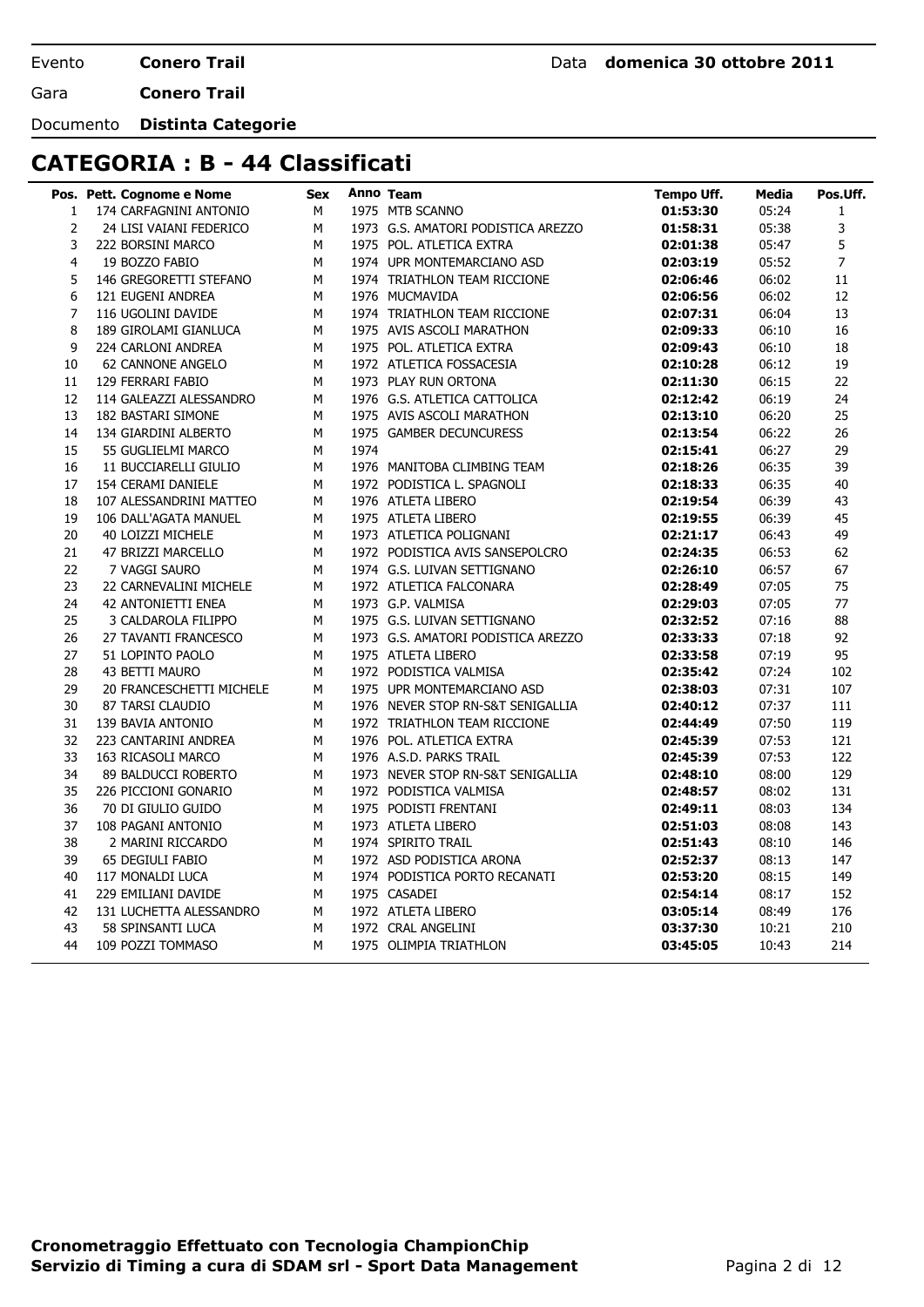**Conero Trail**

Gara **Conero Trail**

Documento **Distinta Categorie**

### **CATEGORIA : C - 27 Classificati**

|    | Pos. Pett. Cognome e Nome    | <b>Sex</b> |      | Anno Team                     | <b>Tempo Uff.</b> | Media | Pos.Uff. |
|----|------------------------------|------------|------|-------------------------------|-------------------|-------|----------|
| 1  | 213 GUIDUCCI ANDREA          | M          |      | 1971 ATLETA LIBERO            | 02:03:43          | 05:53 | 8        |
| 2  | 138 FERRETTI MICHELE         | M          | 1970 | <b>CASETTE D'ETE</b>          | 02:08:22          | 06:06 | 15       |
| 3  | 113 RONCAGLIA DANIELE        | M          | 1969 | AVIS CASTEFIDARDO             | 02:11:25          | 06:15 | 21       |
| 4  | 39 PIERLUIGI GIANNI          | M          | 1971 | PODISTI FRENTANI              | 02:16:38          | 06:30 | 33       |
| 5  | 29 NOBILI FABIO              | M          | 1969 | PODISTI MARATONA DI ROMA      | 02:17:02          | 06:31 | 34       |
| 6  | <b>68 BILANCIONI MIRKO</b>   | M          | 1970 | <b>COLLEMAR-ATHON</b>         | 02:17:04          | 06:31 | 35       |
| 7  | 185 CLEMENTI LUCIANO         | M          | 1970 | AVIS ASCOLI MARATHON          | 02:19:33          | 06:38 | 41       |
| 8  | 148 BUI WALTER               | M          | 1970 | <b>ATLETA LIBERO</b>          | 02:19:55          | 06:39 | 44       |
| 9  | <b>48 CHIMENTI FRANCESCO</b> | M          | 1971 | PODISTICA AVIS SANSEPOLCRO    | 02:24:35          | 06:53 | 61       |
| 10 | 28 ZUCCHERELLI CARLO         | M          | 1971 | G.S. AMATORI PODISTICA AREZZO | 02:24:48          | 06:53 | 63       |
| 11 | 101 DICHIARA ROBERTINO       | M          | 1969 | GIORGIANA COLLEVARIO          | 02:29:13          | 07:06 | 78       |
| 12 | 83 TURRICCHIA LUCA           | M          | 1967 | ATLETA LIBERO                 | 02:30:26          | 07:09 | 80       |
| 13 | 186 MAROZZI FRANCO           | M          | 1967 | AVIS ASCOLI MARATHON          | 02:31:48          | 07:13 | 85       |
| 14 | 205 CONTI GIOVANNI           | M          | 1971 | TRIATHLON TEAM RICCIONE       | 02:33:58          | 07:19 | 94       |
| 15 | 59 SANNA LEONARDO            | M          | 1971 | ATL. CASTELFIDARDO CRIMINESI  | 02:35:35          | 07:24 | 100      |
| 16 | 74 PETRELLA GIANLUCA         | M          | 1971 | ATLETA LIBERO                 | 02:35:46          | 07:25 | 103      |
| 17 | 13 FIORDELMONDO MIRKO        | M          | 1967 | G.S.PIERALISI                 | 02:37:13          | 07:29 | 105      |
| 18 | 95 CUTRINI ANDREA            | M          | 1970 | <b>HAPPY RUNNER</b>           | 02:46:41          | 07:56 | 125      |
| 19 | 94 MARTINELLI MARCO          | M          | 1969 | <b>SACEN CORRIDONIA</b>       | 02:49:45          | 08:04 | 137      |
| 20 | 63 SILENZII GABRIELE         | M          | 1970 | AVIS S. BENEDETTO DEL TRONTO  | 02:50:09          | 08:06 | 138      |
| 21 | 233 CLINI FILIPPO            | M          | 1970 | ATL. BANCA DI PESARO          | 02:50:24          | 08:06 | 139      |
| 22 | 112 TARALLO ALESSANDRO       | M          | 1969 | <b>G.S. CAT SPORT ROMA</b>    | 02:52:48          | 08:13 | 148      |
| 23 | 93 MARCELLI LUCA             | M          | 1967 | PODISTICA LATTANZI            | 02:56:38          | 08:24 | 161      |
| 24 | <b>67 GRUCCI MARCO</b>       | M          | 1969 | <b>COLLEMAR-ATHON</b>         | 03:07:45          | 08:56 | 180      |
| 25 | 172 FLAUTI FABIO             | M          | 1970 | ATLETICA FALCONARA            | 03:19:19          | 09:29 | 191      |
| 26 | 161 CANNAVACCIUOLO MAURIZIO  | M          | 1969 | <b>LBM SPORT</b>              | 03:21:30          | 09:35 | 192      |
| 27 | 235 LONTRI FILIPPO           | M          | 1967 |                               | 03:27:13          | 09:52 | 197      |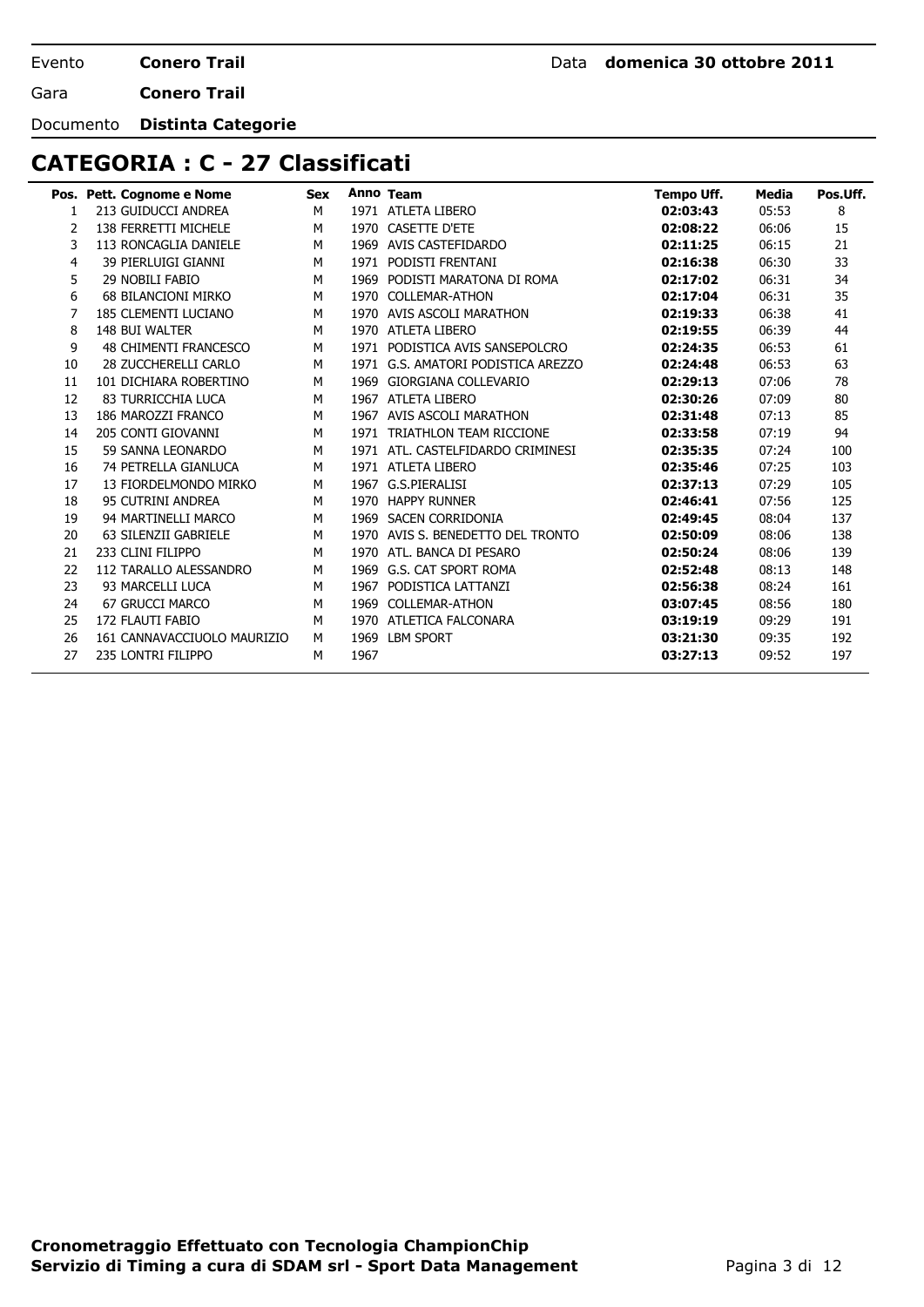**Conero Trail**

Gara **Conero Trail**

Documento **Distinta Categorie**

# **CATEGORIA : D - 36 Classificati**

|    | Pos. Pett. Cognome e Nome | <b>Sex</b> |           | Anno Team                      | <b>Tempo Uff.</b> | Media | Pos.Uff. |
|----|---------------------------|------------|-----------|--------------------------------|-------------------|-------|----------|
| 1  | 206 CAMPITELLI CARMINE    | M          |           | 1965 ATLETICA 2000 PESCARA     | 02:04:18          | 05:55 | 9        |
| 2  | 147 MASSACCESI ANDREA     | M          | 1964 M.R. |                                | 02:12:13          | 06:17 | 23       |
| 3  | 36 CARANFA CESIDIO        | М          |           | 1963 MTB SCANNO                | 02:14:42          | 06:24 | 28       |
| 4  | 191 GATTAFONI SAURO       | M          |           | 1966 OLIMPIATRIATHLON CAMERINO | 02:16:00          | 06:28 | 31       |
| 5  | 81 PERINI FAUSTO          | M          |           | 1962 ATLETCA SENIGALLIA        | 02:20:47          | 06:42 | 48       |
| 6  | 164 BOTTESELLA MASSIMO    | M          |           | 1964 TRIATHLON TEAM RICCIONE   | 02:21:45          | 06:44 | 53       |
| 7  | 220 FRATTINI STEFANO      | M          |           | 1963 FANO CORRE                | 02:23:18          | 06:49 | 59       |
| 8  | 184 CAROSI GIUSEPPE       | M          |           | 1963 AVIS ASCOLI MARATHON      | 02:23:22          | 06:49 | 60       |
| 9  | 69 TRABUCCHI PIETRO       | М          | 1963      |                                | 02:25:30          | 06:55 | 65       |
| 10 | 76 PERANZONI FABRIZIO     | M          |           | 1966 ASD ATLETICA CINGOLI      | 02:25:58          | 06:57 | 66       |
| 11 | 178 RINALDI LORIS         | M          |           | 1962 TRIATHLON TEAM RICCIONE   | 02:26:36          | 06:58 | 68       |
| 12 | 38 RONCONI ROBERTINO      | M          |           | 1965 G.S. PIERALISI            | 02:28:17          | 07:03 | 72       |
| 13 | 153 ARCANGELI MAURO       | M          |           | 1965 OLIMPIA TRIATHLON         | 02:28:52          | 07:05 | 76       |
| 14 | 168 OMAR TONI             | M          |           | 1965 A.S.D. COLLEMAR-ATHON     | 02:29:24          | 07:06 | 79       |
| 15 | 33 CAVEZZI STEFANO        | M          |           | 1965 G.P. SPINETOLI PAGLIARE   | 02:31:36          | 07:13 | 84       |
| 16 | 84 BALBONI PAOLO          | М          |           | 1962 LOLLI                     | 02:32:26          | 07:15 | 86       |
| 17 | 132 PICCININI MAURIZIO    | М          |           | 1965 ATLETICA AMATORI OSIMO    | 02:33:03          | 07:17 | 90       |
| 18 | 228 SANTANATOGLIA MICHELE | M          |           | 1966 ATLETICA TRODICA          | 02:38:56          | 07:34 | 109      |
| 19 | 234 PETROLINI FEDERICO    | М          |           | 1965 ASS. DIL. CANAVESE        | 02:41:24          | 07:41 | 113      |
| 20 | 155 LATELLA DEMETRIO      | M          |           | 1966 ASD PODISTICA ARONA       | 02:41:24          | 07:41 | 114      |
| 21 | 149 PAOLETTI ANDREA       | М          |           | 1965 ATLETICA JESI             | 02:45:06          | 07:51 | 120      |
| 22 | 21 FRANCINELLA FABRIZIO   | М          |           | 1965 ATLETA LIBERO             | 02:47:56          | 07:59 | 126      |
| 23 | 8 MAGAGNOLI LUCA          | М          |           | 1963 ATL. LIPPO CALDERARA      | 02:48:05          | 08:00 | 128      |
| 24 | 119 MARIANI MASSIMO       | М          |           | 1962 POD. LINO SPAGNOLI        | 02:55:53          | 08:22 | 158      |
| 25 | 171 ROSSETTI FLAVIO       | M          |           | 1963 ATLETICA MONTECASSIANO    | 02:55:58          | 08:22 | 160      |
| 26 | 135 CONTI MASSIMO         | M          |           | 1962 CRUA                      | 02:59:16          | 08:32 | 169      |
| 27 | 6 VANZO LUIGI             | M          |           | 1964 G.S. MARCONI-CASSOLA      | 03:05:01          | 08:48 | 175      |
| 28 | 77 VALICATI MARCO         | M          |           | 1965 ASD RUNNING OLTREPO       | 03:07:05          | 08:54 | 179      |
| 29 | 111 DONATI GIANLUCA       | М          |           | 1965 ATLETA LIBERO             | 03:09:40          | 09:01 | 182      |
| 30 | 203 PALIANI ANDREA        | M          |           | 1964 SOC. ATLETICA OSIMO       | 03:10:17          | 09:03 | 184      |
| 31 | 199 ZANASI NICOLA         | M          |           | 1965 ATLETA LIBERO             | 03:23:57          | 09:42 | 194      |
| 32 | 49 ROCCHETTI ROBERTO      | M          |           | 1966 ATLETICA SENIGALLIA       | 03:24:03          | 09:42 | 195      |
| 33 | 102 GRAMACCIONI TARCISIO  | М          |           | 1966 ATL, MAXCAR CIVITANOVA    | 03:29:28          | 09:58 | 201      |
| 34 | 110 STANZANI ALESSANDRO   | М          |           | 1965 ATLETA LIBERO             | 03:29:40          | 09:59 | 203      |
| 35 | 5 ALBERTI LORENZO         | М          |           | 1965 AVIS SANSEPOLCRO          | 03:33:21          | 10:09 | 206      |
| 36 | 180 RAGGI CLIVIO          | M          |           | 1963 G.S. PIERALISI            | 03:36:34          | 10:18 | 209      |
|    |                           |            |           |                                |                   |       |          |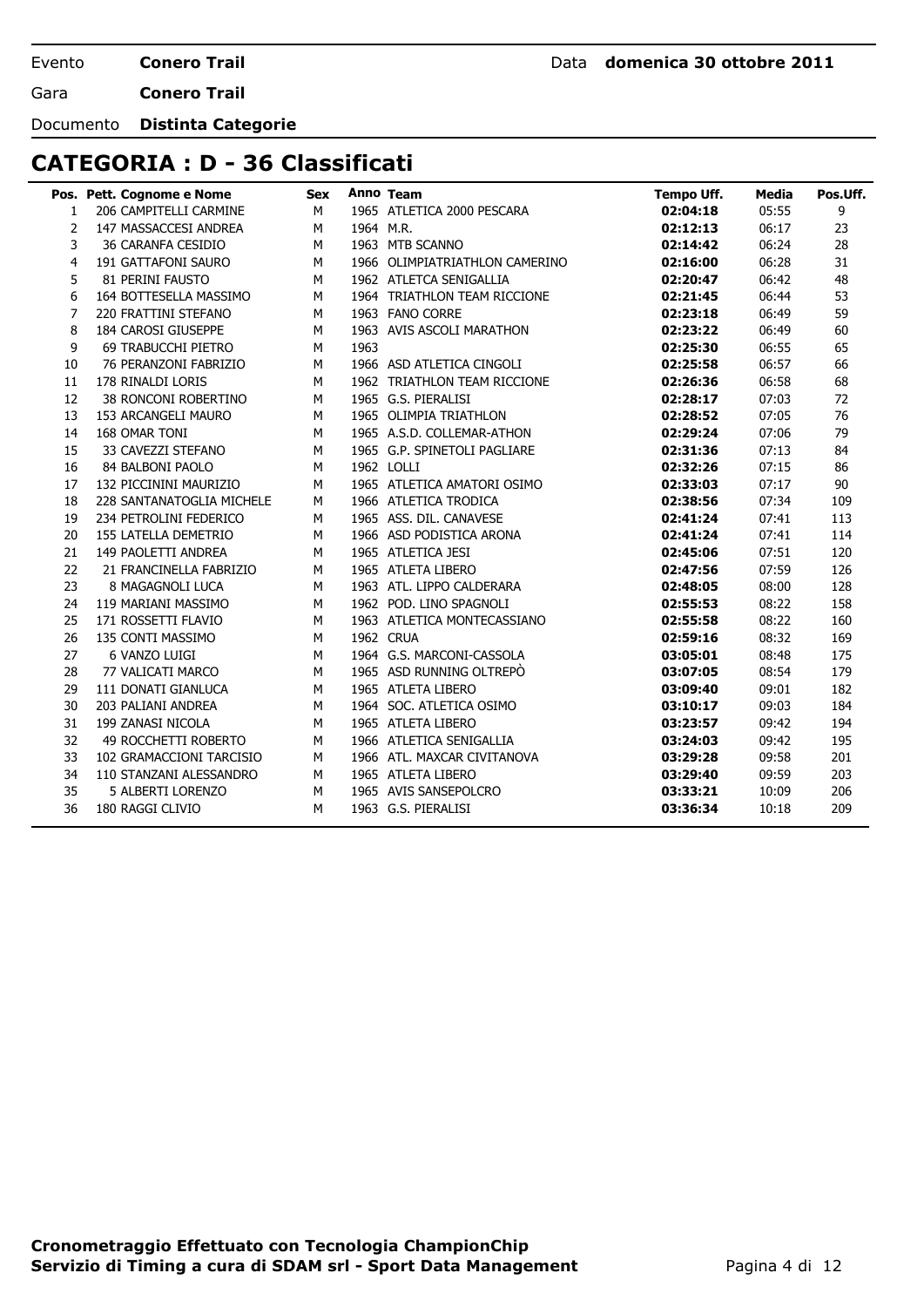**Conero Trail**

Gara **Conero Trail**

Documento **Distinta Categorie**

# **CATEGORIA : E - 30 Classificati**

|    | Pos. Pett. Cognome e Nome   | Sex |      | Anno Team                          | Tempo Uff. | Media | Pos.Uff. |
|----|-----------------------------|-----|------|------------------------------------|------------|-------|----------|
| 1  | 210 MORETTI TIBERIO         | M   |      | 1959 EASY RUNNER                   | 02:14:07   | 06:23 | 27       |
| 2  | 73 MORRESI CLAUDIO          | M   |      | 1957 ATLETA LIBERO                 | 02:15:50   | 06:28 | 30       |
| 3  | 61 MICHELANGELI AURELIO     | M   |      | 1958 ASD PARKS TRAIL               | 02:17:26   | 06:32 | 37       |
| 4  | <b>60 PAONE ANTONELLO</b>   | M   |      | 1961 NUOVA ATLETICA LANCIANO       | 02:20:44   | 06:42 | 47       |
| 5  | 197 BARTOLUCCI FERNANDO     | М   |      | 1961 ASS. ATLETICA TRODICA         | 02:23:11   | 06:49 | 58       |
| 6  | 194 MESSI FABIO             | M   |      | 1961 ACLI MACERATA                 | 02:27:35   | 07:01 | 69       |
| 7  | 173 RICCI MARIO             | M   |      | 1961 FIT PROGRAM PESCARA           | 02:28:13   | 07:03 | 71       |
| 8  | 130 STRAPPATO SERGIO        | M   |      | 1961 ATLETICA AMATORI OSIMO        | 02:28:33   | 07:04 | 73       |
| 9  | 26 SCROCCA MARCO            | M   |      | 1959 G.S. AMATORI PODISTICA AREZZO | 02:28:42   | 07:04 | 74       |
| 10 | 32 GIULIETTI FABIO          | М   |      | 1959 A.S.D. PARKS TRAIL            | 02:31:04   | 07:11 | 82       |
| 11 | 1 BIAGIOTTI DANILO          | M   |      | 1957 G.S. ATLETICA 75              | 02:34:38   | 07:21 | 96       |
| 12 | 187 CORRADETTI GIANFRANCO   | M   |      | 1961 AVIS ASCOLI MARATHON          | 02:34:57   | 07:22 | 97       |
| 13 | <b>125 DROGHINI SAURO</b>   | M   |      | 1960 G.P. LUCREZIA                 | 02:35:42   | 07:24 | 101      |
| 14 | 126 DEMURO PETER            | M   |      | 1959 ATLETICA PEGASO               | 02:43:01   | 07:45 | 115      |
| 15 | 221 FRUDONI AGOSTINI WALTER | M   |      | 1960 ATLETICA MAXICAR              | 02:46:37   | 07:56 | 123      |
| 16 | 192 FILONZI GIANCARLO       | M   |      | 1960 AVIS CASTEFIDARDO             | 02:46:38   | 07:56 | 124      |
| 17 | <b>12 VITALI ALBERTO</b>    | M   |      | 1957 G.S. PIERALISI                | 02:48:43   | 08:02 | 130      |
| 18 | 71 CROGNALE DONATO          | M   |      | 1957 PODISTI FRENTANI              | 02:49:11   | 08:03 | 135      |
| 19 | 80 CAFINI ANDREA            | M   |      | 1958 POD, AVIS MOB, LATTANZI       | 02:51:01   | 08:08 | 142      |
| 20 | 170 FORNI RAFFAELE          | M   |      | 1959 ATLETICA MONTECASSIANO        | 02:53:38   | 08:16 | 150      |
| 21 | <b>152 DONATI WALTER</b>    | M   |      | 1961 AVIS FORLI                    | 02:54:59   | 08:19 | 153      |
| 22 | 169 ANTINORI MAURIZIO       | M   |      | 1960 ATLETICA MONTECASSIANO        | 02:55:57   | 08:22 | 159      |
| 23 | 124 LOLLI ERMANNO           | М   |      | 1961 FANO CORRE                    | 02:56:57   | 08:25 | 163      |
| 24 | <b>15 LUCCI ROBERTO</b>     | M   |      | 1960 ATLETICA FALCONARA            | 03:09:58   | 09:02 | 183      |
| 25 | 30 CAROLI GIOVANNI          | M   |      | 1957 BRISI FORUM FOR RUNNER        | 03:10:24   | 09:03 | 185      |
| 26 | 98 BASSO FRANCESCO          | M   |      | 1959 G.S. PIERALISI                | 03:13:41   | 09:13 | 188      |
| 27 | 14 CIATTAGLIA MASSIMO       | M   |      | 1958 G.S. PIERALISI                | 03:19:19   | 09:29 | 190      |
| 28 | 166 ALTEA PAOLO             | M   |      | 1958 A.S.D. COLLEMAR-ATHON         | 03:27:17   | 09:52 | 199      |
| 29 | 103 SCHIAVONI AUGUSTO       | M   |      | 1957 ATL. MAXCAR CIVITANOVA        | 03:29:28   | 09:58 | 202      |
| 30 | 136 TAMELLI GIOVANNI        | M   | 1959 |                                    | 03:31:31   | 10:04 | 205      |
|    |                             |     |      |                                    |            |       |          |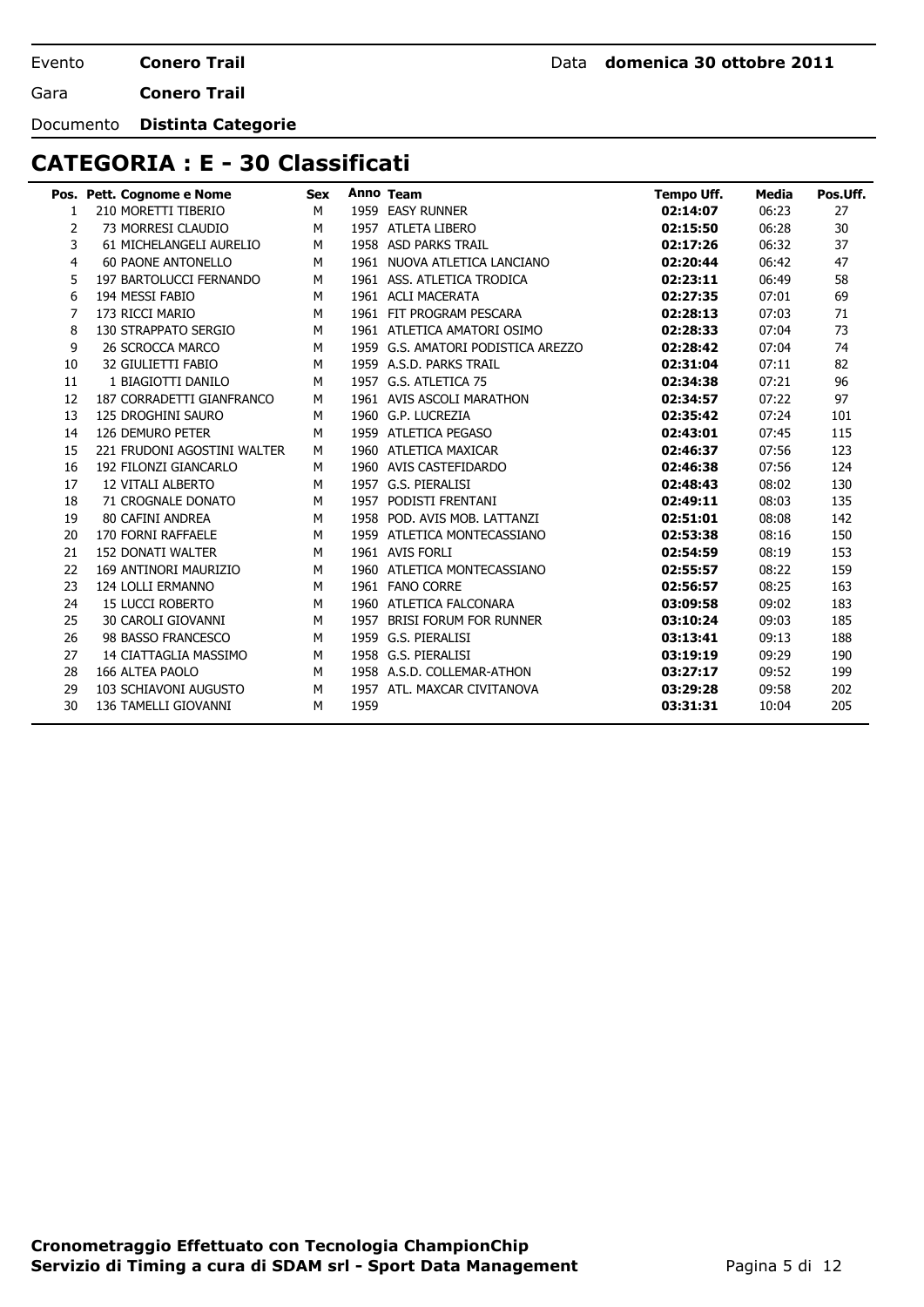Gara **Conero Trail**

Documento **Distinta Categorie**

### **CATEGORIA : F - 11 Classificati**

|    | Pos. Pett. Cognome e Nome | <b>Sex</b> |      | Anno Team                     | Tempo Uff. | Media | Pos.Uff. |
|----|---------------------------|------------|------|-------------------------------|------------|-------|----------|
|    | <b>34 TARULLO DANIELE</b> | M          |      | 1956 SCANNO-MARRARA           | 02:21:22   | 06:43 | 51       |
|    | 99 GIACOMETTI ALBERTO     | M          |      | 1955 G.S. PIERALISI           | 02:28:09   | 07:03 | 70       |
|    | 179 CAPPATO VANNI         | M          |      | 1956 G.A. ASSINDUSTRIA ROVIGO | 02:33:02   | 07:17 | 89       |
| 4  | 181 DI MECO DOMENICO      | M          |      | 1956 G.S. PIERALISI           | 02:39:27   | 07:35 | 110      |
| 5  | 79 DI MAGGIO NICOLA       | M          | 1953 | BRACACCINI OSIMO              | 02:40:34   | 07:38 | 112      |
| 6  | 72 ROSSI SILVANO          | M          |      | 1954 POL. GIORGIANA           | 02:43:13   | 07:46 | 116      |
|    | 75 VEGLIO LUCIO           | M          |      | 1956 ATLETA LIBERO            | 02:49:08   | 08:03 | 133      |
| 8  | 100 VISPO STEFANO         | M          |      | 1953 G.S. DINAMIS             | 02:50:34   | 08:07 | 140      |
| 9  | 204 AUSILI FABRIZIO       | M          |      | 1954 UISP ANCONA              | 02:57:43   | 08:27 | 165      |
| 10 | 150 CENTANNI MAURIZIO     | M          |      | 1956 ATLETICA JESI            | 03:28:30   | 09:55 | 200      |
| 11 | 151 RIPANTI STEFANO       | M          |      | 1956 COLLEMAR-ATHON           | 03:45:04   | 10:43 | 213      |
|    |                           |            |      |                               |            |       |          |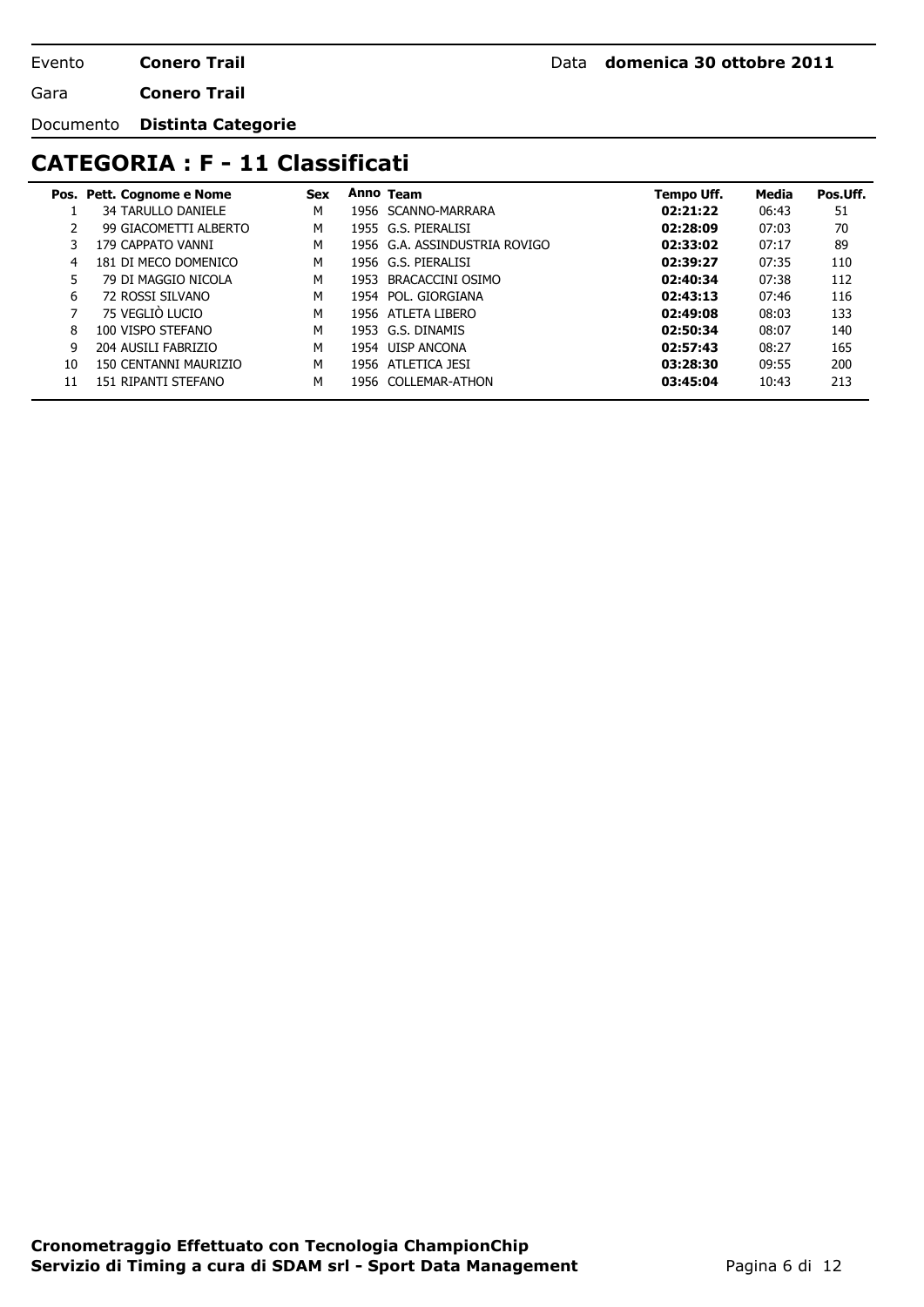Gara **Conero Trail**

Documento **Distinta Categorie**

#### **CATEGORIA : G - 7 Classificati**

|    | Pos. Pett. Cognome e Nome | <b>Sex</b> |      | Anno Team                     | Tempo Uff. | Media | Pos Uff. |
|----|---------------------------|------------|------|-------------------------------|------------|-------|----------|
|    | 122 GUARIENTO GIUSEPPE    | м          | 1950 | <b>VENEZIA RUNNERS</b>        | 02:22:26   | 06:46 | 54       |
|    | 202 CARBONARI VALENTINO   | м          |      | 1949 AMATORI OSIMO BRACACCINI | 02:55:44   | 08:22 | 156      |
|    | 64 CATANI MARIO           | м          |      | 1951 G.S. PIERALISI           | 02:58:16   | 08:29 | 166      |
| 4  | 97 TALONE SETTIMIO        | м          |      | 1951 G.S. PIERALISI           | 02:58:16   | 08:29 | 167      |
|    | 215 GAMBELLI FERDINANDO   | м          |      | 1950 SEF-STAMURA              | 03:02:07   | 08:40 | 171      |
| 6. | 216 VERDENELLI NAZZARENO  | м          |      | 1950 SEF-STAMURA              | 03:02:44   | 08:42 | 172      |
|    | 52 MEI SANDRO             | м          | 1951 | PETRUIO                       | 03:45:00   | 10:42 | 212      |
|    |                           |            |      |                               |            |       |          |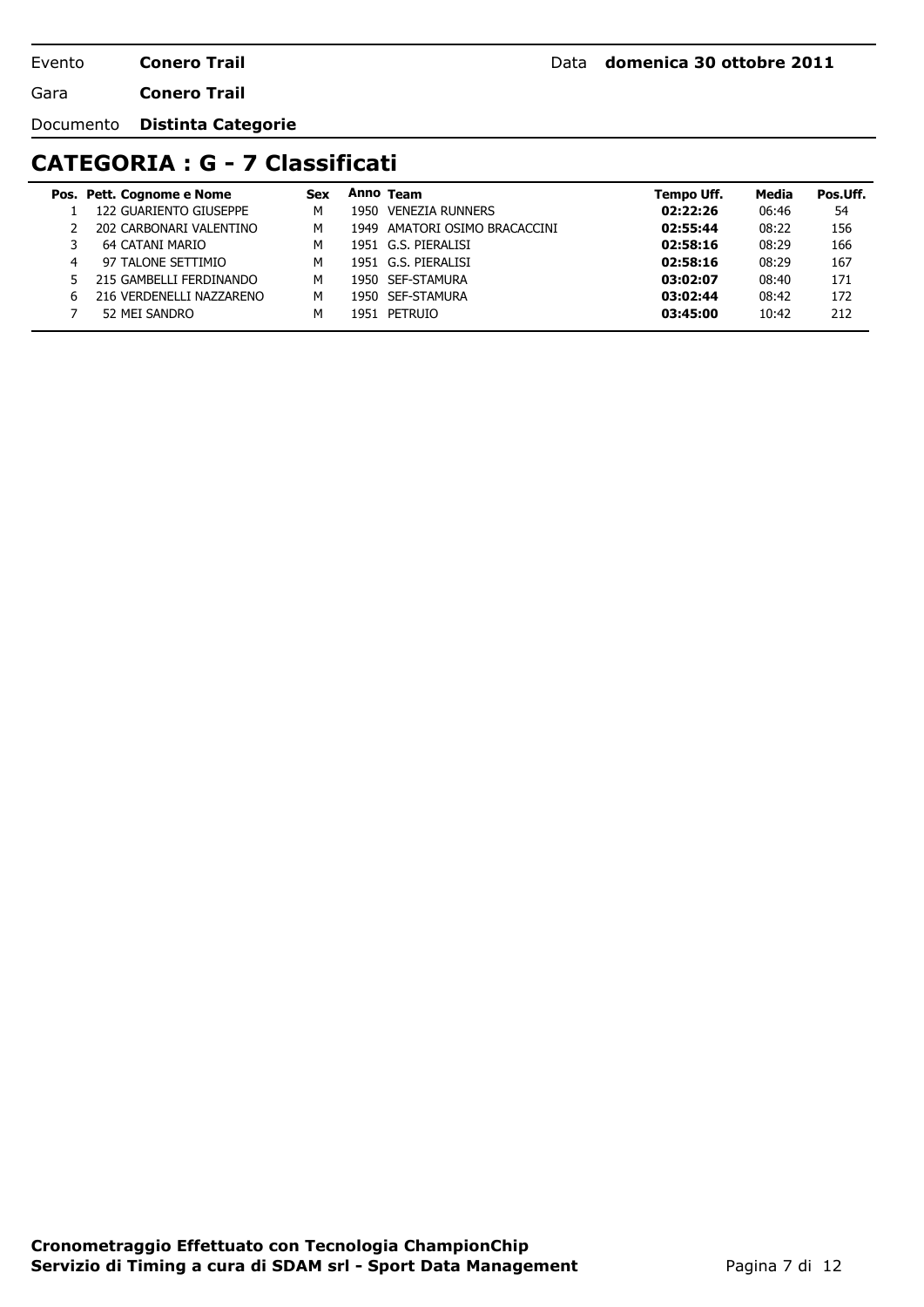Gara **Conero Trail**

Documento **Distinta Categorie**

# **CATEGORIA : H - 5 Classificati**

|   | Pos. Pett. Cognome e Nome | <b>Sex</b> | Anno Team                  | Tempo Uff. | Media | Pos.Uff. |
|---|---------------------------|------------|----------------------------|------------|-------|----------|
|   | 37 MACERATESI BRUNO       | м          | 1945 G.S. PIERALISI        | 02:35:17   | 07:23 | 99       |
|   | 211 LAMBERTUCCI ULDERICO  | м          | 1945 A.S.D. COLLEMAR-ATHON | 02:51:31   | 08:10 | 145      |
|   | 212 FUSARI PIETRO ALBERTO | м          | 1942 POLIS, ACLI MACERATA  | 03:12:52   | 09:11 | 186      |
| 4 | 214 MATTEUCCI LUCIANO     | м          | 1941 SEF-STAMURA           | 03:29:48   | 09:59 | 204      |
|   | 133 MONTEROTTI CARLO      | м          | 1944 G.S. PIERALISI        | 03:55:47   | 11:13 | 215      |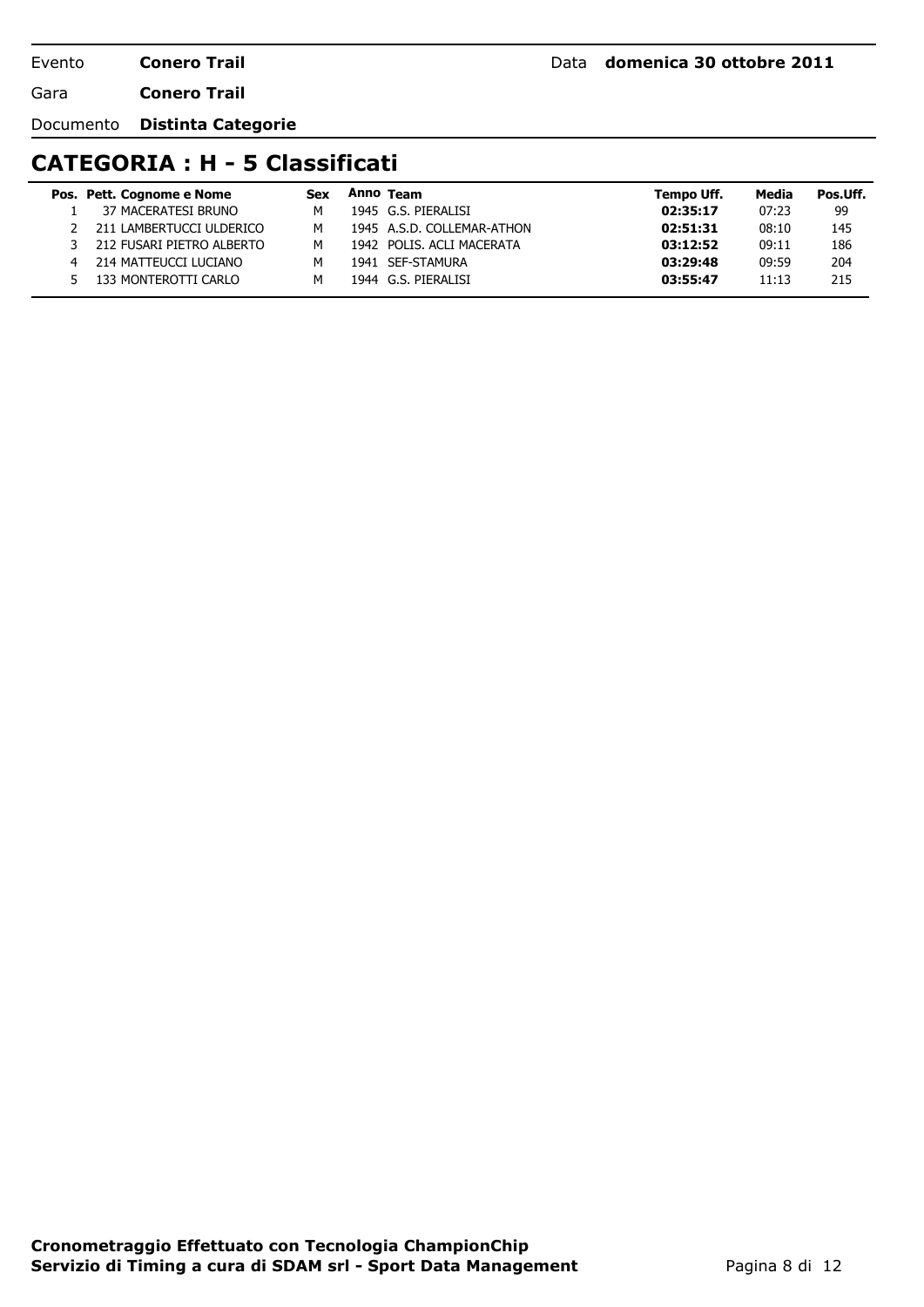Gara **Conero Trail**

Documento **Distinta Categorie**

#### **CATEGORIA : I - 4 Classificati**

| Pos. Pett. Cognome e Nome | Sex | Anno Team                 | Tempo Uff. | Media | Pos Uff. |
|---------------------------|-----|---------------------------|------------|-------|----------|
| 183 CARLINI ALESSANDRA    |     | 1986 AVIS ASCOLI MARATHON | 02:21:17   | 06:43 | 50       |
| 230 BERARDI ELISABETTA    |     | 1977 CASADEI              | 02:54:14   | 08:17 | 151      |
| 208 GIARDINI MARIA TERESA |     | 1977 G.P.A. SAN MARINO    | 03:05:25   | 08:49 | 177      |
| 66 DI FIORE ANGELA        |     | 1986 ATLETA LIBERO        | 03:08:48   | 08:59 | 181      |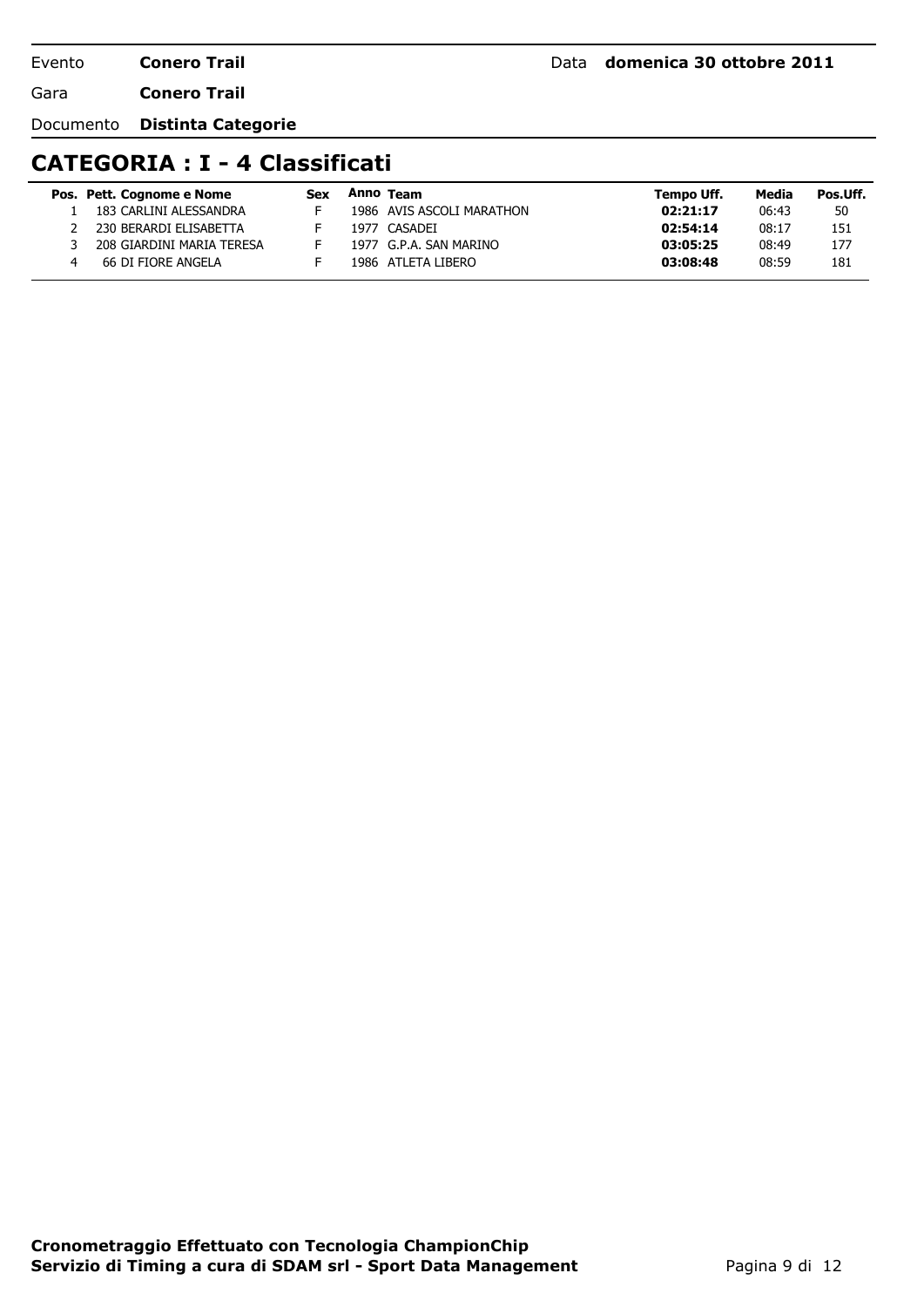Gara **Conero Trail**

Documento **Distinta Categorie**

# **CATEGORIA : L - 8 Classificati**

|    | Pos. Pett. Cognome e Nome | <b>Sex</b> | Anno Team                 | Tempo Uff. | Media | Pos.Uff. |
|----|---------------------------|------------|---------------------------|------------|-------|----------|
|    | 195 LORENZI ROBERTA       |            | 1967 G.S. PASTA GRANAROLO | 02:31:35   | 07:13 | 83       |
|    | 10 BERLINCIONI PAMELA     | Н.         | 1972 U.P. ISOLOTTO (FI)   | 02:33:43   | 07:19 | 93       |
|    | <b>156 KATHERINE BRAY</b> | н.         | 1967 ATLETA LIBERO        | 02:38:39   | 07:33 | 108      |
| 4  | 105 COSTA ELENA           |            | 1970 EASY RUNNER          | 02:48:05   | 08:00 | 127      |
| 5. | 120 MASSETTI MONIA        | F.         | 1970 POD. LINO SPAGNOLI   | 02:55:52   | 08:22 | 157      |
| 6  | 193 FRONTALINI FABIOLA    | F.         | 1976 G.S. PIERALISI       | 03:03:10   | 08:43 | 173      |
|    | 57 BUFFARINI CRISTINA     | F.         | 1974 CRAL ANGELINI        | 03:13:41   | 09:13 | 187      |
| 8  | 145 GALLI LAURA           |            | 1973 MISANO PODISMO       | 03:36:05   | 10:17 | 208      |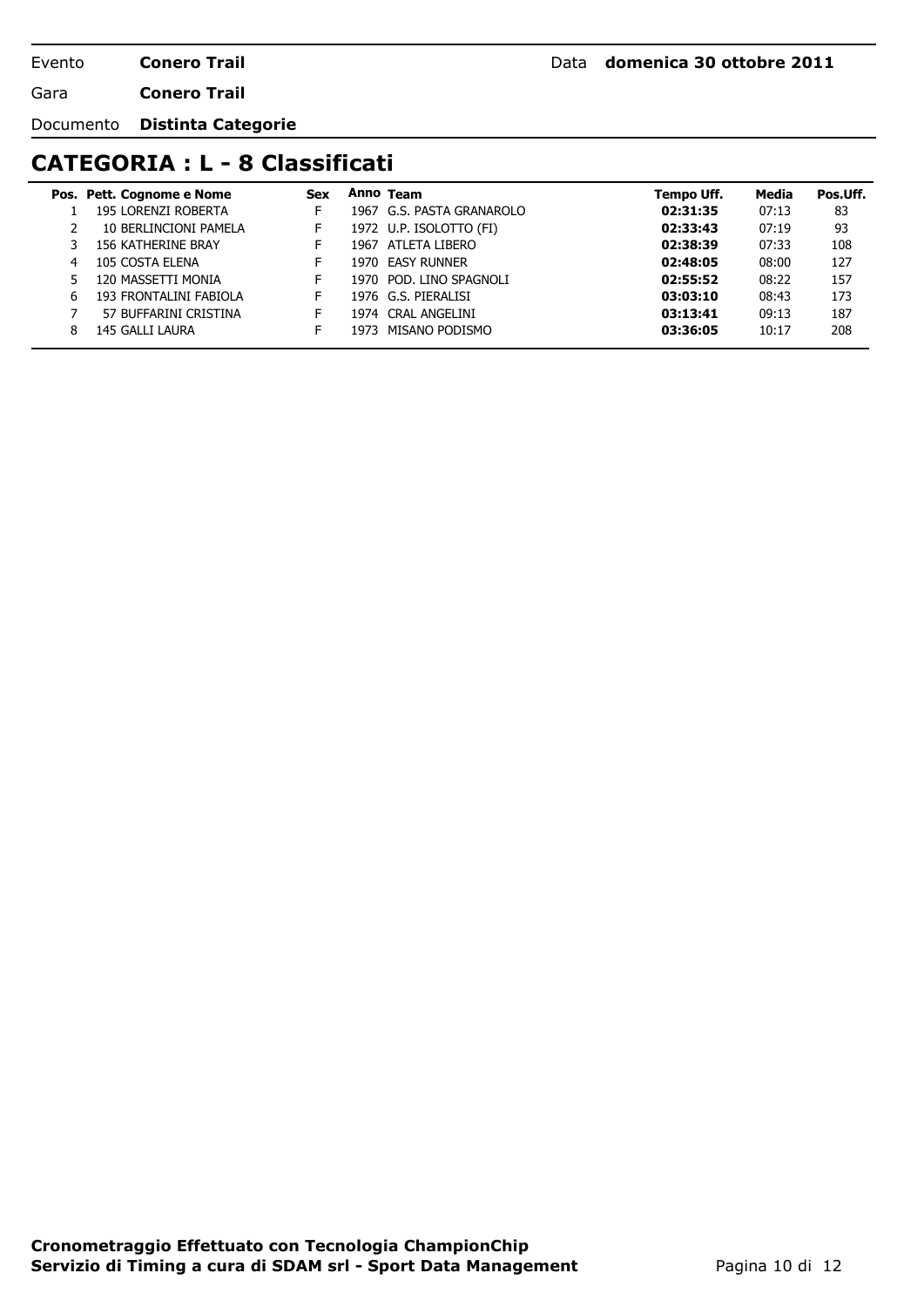Gara **Conero Trail**

Documento **Distinta Categorie**

# **CATEGORIA : M - 6 Classificati**

|   | Pos. Pett. Cognome e Nome | <b>Sex</b> | Anno Team                  | Tempo Uff. | Media | Pos Uff. |
|---|---------------------------|------------|----------------------------|------------|-------|----------|
|   | 219 SPATARO CINZIA        |            | 1962 AVIS LATTANZI         | 02:55:25   | 08:21 | 155      |
|   | 123 BINUCCI STEFANIA      |            | 1966 FANO CORRE            | 02:56:57   | 08:25 | 162      |
|   | 96 FIORDELMONDO TIZIANA   |            | 1958 G.S. PIERALISI        | 02:59:16   | 08:32 | 168      |
| 4 | 127 FERRANTI PATRIZIA     |            | 1959 ASD PARKS TRAIL       | 03:00:23   | 08:35 | 170      |
|   | 9 BONI ELISABETTA         |            | 1965 ATL. LIPPO CALDERARA  | 03:24:17   | 09:43 | 196      |
| h | 54 MICCI MARIELLA         |            | 1958 A.S.D. COLLEMAR-ATHON | 03:35:04   | 10:14 | 207      |
|   |                           |            |                            |            |       |          |